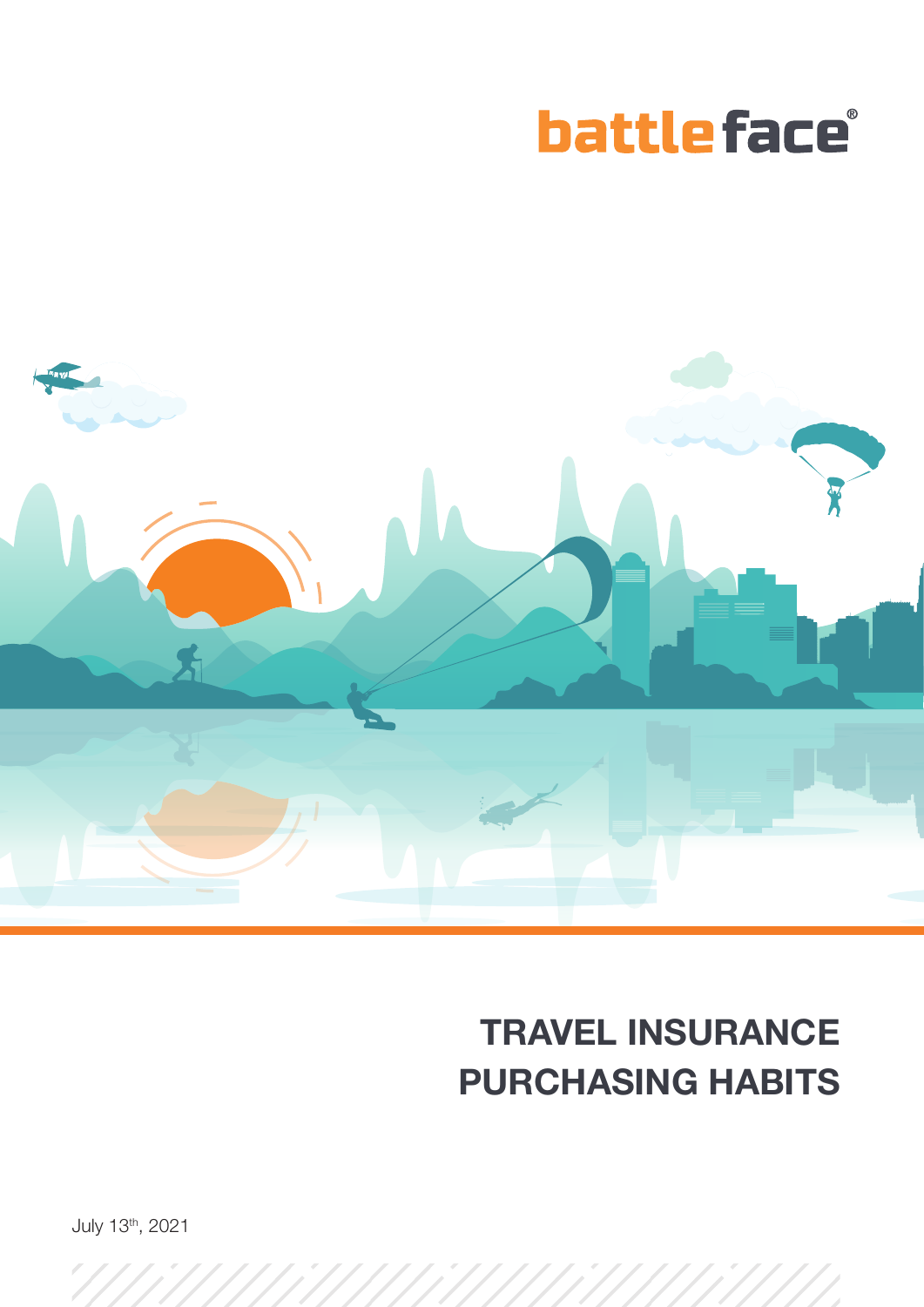### TRAVEL INSURANCE PURCHASING HABITS

#### OVER HALF OF AMERICANS HAVE NEVER BOOKED TRAVEL INSURANCE FOR DOMESTIC TRIPS

Similar to the results of the research conducted in March, slightly more than two fifths (44%) of Americans have never purchased travel insurance for international trips and over half (54%) have never purchased travel insurance for domestic trips. Those who have purchased travel insurance are most likely to do so at the same time as they book their vacation. Although a large portion of Americans are not booking travel insurance, around two fifths (16%) of Americans always purchase travel insurance – an increase from the 9% of Americans who said they always purchased travel insurance in March of 2021.



When booking the following types of vacations, at what point, if at all. have you purchased travel insurance?

#### YOUNGER AMERICANS ARE MUCH MORE LIKELY TO BUY TRAVEL INSURANCE

Younger Americans are purchasing travel insurance at a much higher rate. Two thirds (61%) of 18–24-year-olds have purchased travel insurance for international travel, whereas only around one third (32%) of those aged 35-64 have done the same.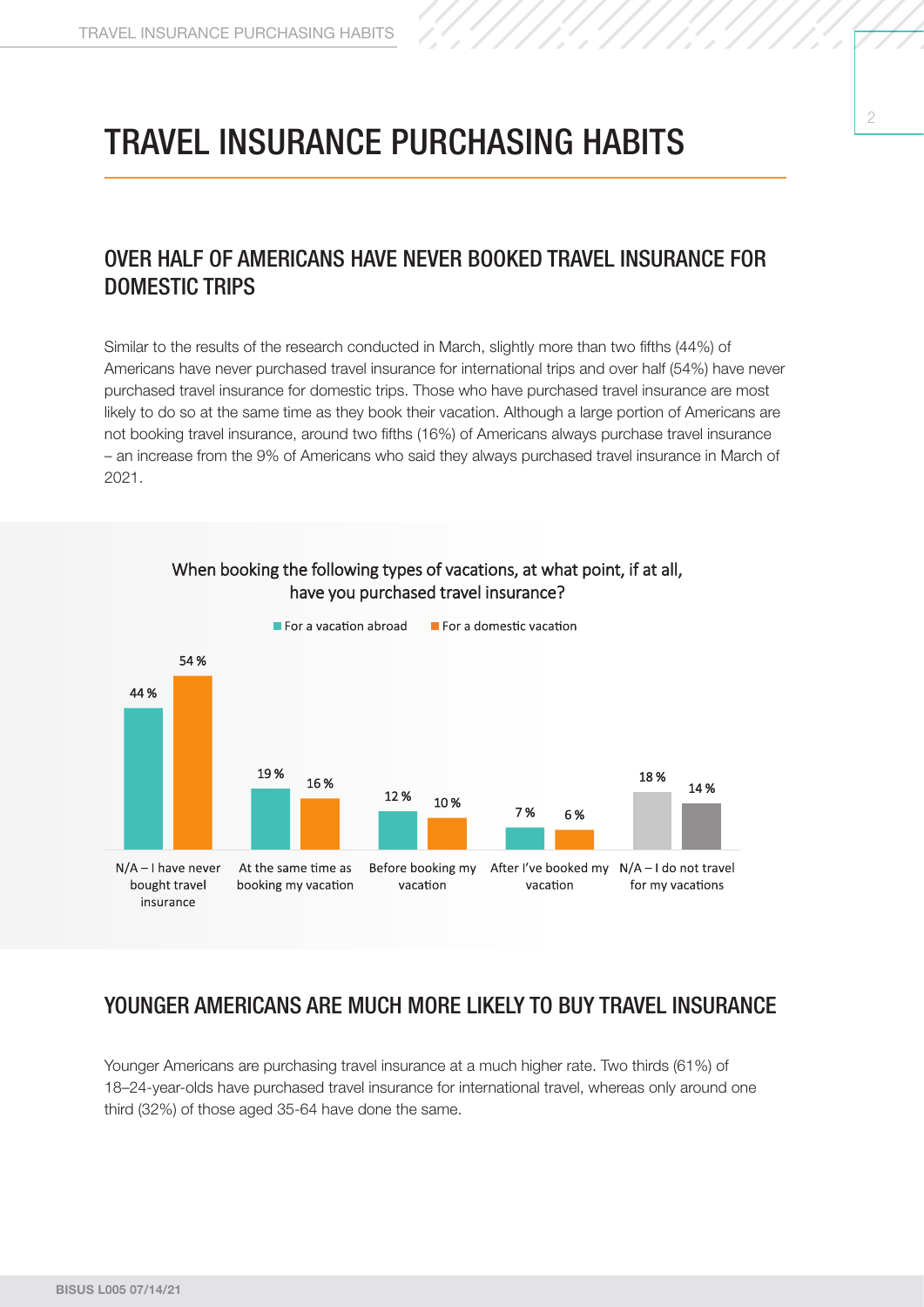Travel insurance purchasing behavior also changes depending on household income (HHI). Households with more income are more likely to purchase travel insurance for both domestic and international travel. 70% of Americans with a HHI of \$200,000+ and around half (46%) of Americans with a HHI of \$150,000 - \$199,999 have purchased travel insurance for international travel, compared to two fifths (37%) of households with an income of \$35,000 - \$74,999 a year.



When booking for a vacation abroad in the past, at what point, if at all, have you purchased travel insurance? By HHI % has booked travel insurance in the past



When purchasing travel insurance, Americans say the biggest influence on their decision to buy travel insurance is the price (65%), followed by a flexible/customizable policy to suit their needs (54%), a transparent policy (33%) and customer service (31%).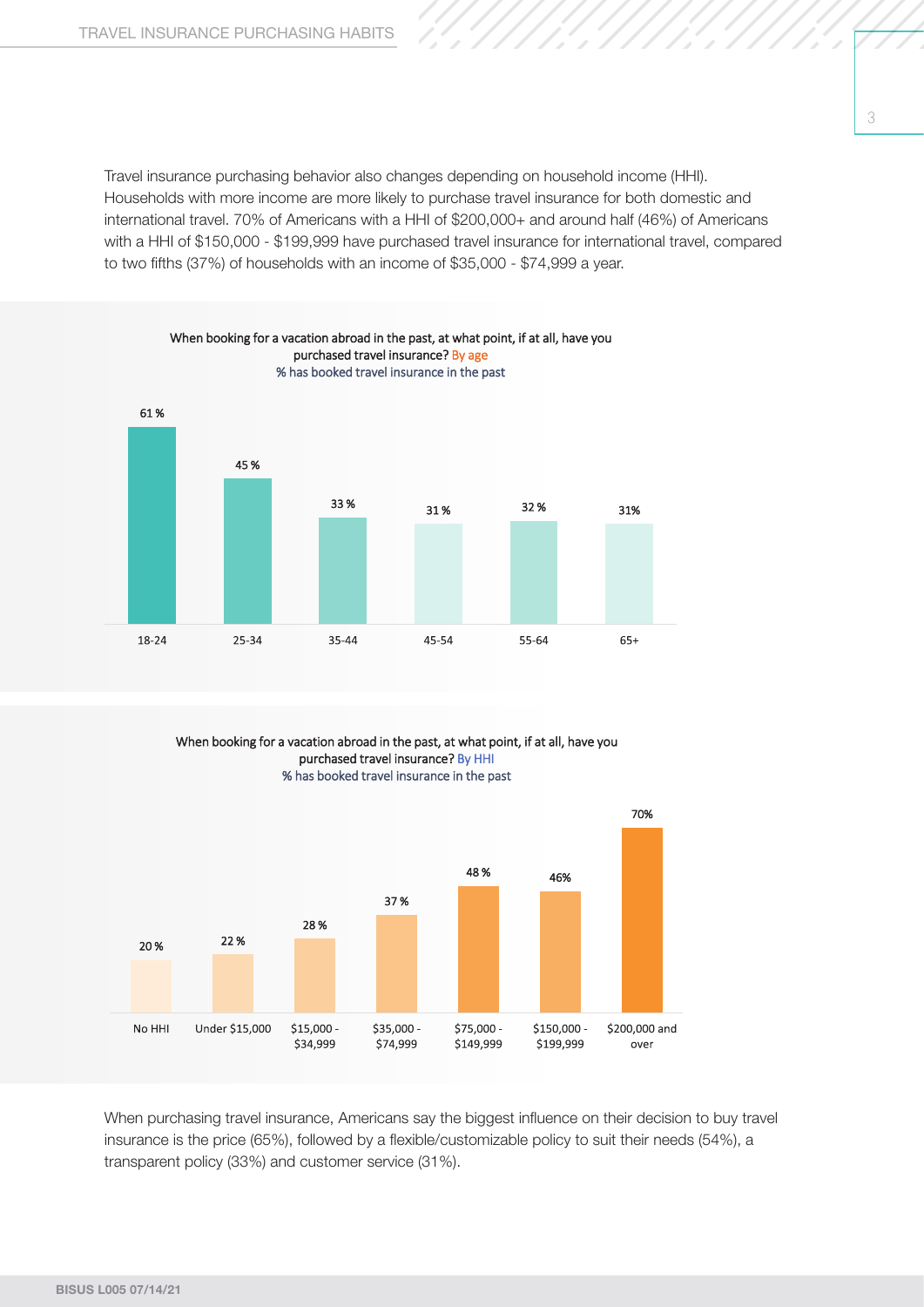Americans most commonly find travel insurance through the travel supplier's website (e.g., airline, hotel, car rental company) and/or an online travel agency (both 28%). This is followed by the travel advisor/agent (25%), through a search engine (23%), and on travel insurance cost comparison sites (20%). However, those aged 25-34 are most likely to find their travel insurance via a search engine, as this figure increases to 38% and is the place this age group are using to search for travel insurance the most. Americans are least likely to find travel insurance through credit card benefits (16%) and via word of mouth (15%).

## DISPELLING MISCONCEPTIONS

#### YOUNGER AMERICANS ARE MUCH MORE LIKELY TO BUY TRAVEL INSURANCE

One fifth (19%) of Americans consider not purchasing travel insurance because their medical insurance will cover anything related to health, wellness, or medical. This is in the top-three considerations for Americans to not purchase travel insurance, underscoring it as a common misconception since medical insurance often does not consistently provide the same coverage that travel insurance does.

A third of Americans (33%) won't consider purchasing travel insurance because they might end up spending money on coverage they don't need, making this the top barrier for Americans when it comes to purchasing travel insurance. This increases for those aged 25-34 and 35-44, where close to two fifths (both 37%) find this to be a barrier to purchasing travel insurance.

When it comes to travel insurance, Americans seem to have had a good experience. Under one in ten (8%) say they might consider not purchasing it because they have been disappointed by travel insurance not covering what they thought it would in the past.



#### Why might you consider not purchasing travel insurance? Please select all that apply.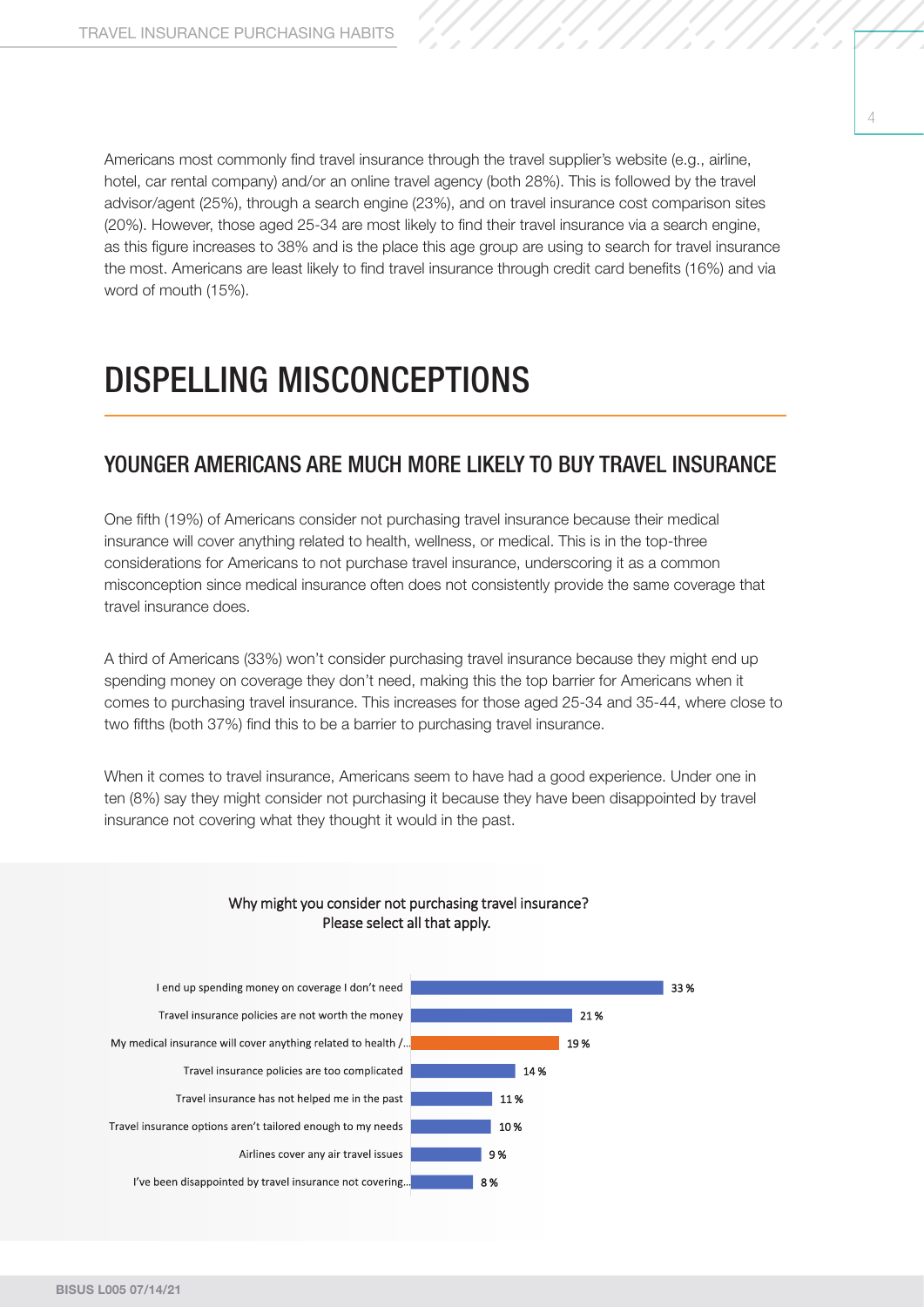## ABOUT BATTLEFACE

battleface provides travel insurance benefits and services to travelers visiting or working internationally, including in the world's most challenging destinations. We cover emergency medical treatment, evacuation and accidents, activities and travel to isolated places, with 24/7 assistance and claims services. battleface keeps insurance simple for people going places: into the surf and beneath the waves, across isolated deserts, up the sides of mountains and more. Designed for the needs of the digital traveler, battleface uses innovative underwriting, custom-build approach, established networks, credible partners, seamless API and a 24/7 tech-based services for retail and wholesale. We sell to individuals, groups and membership-based organizations and are fully licensed across the UK, Europe and USA.



## ABOUT OPINIUM

OPINIUM is an award winning strategic insight agency built on the belief that in a world of uncertainty and complexity, success depends on the ability to stay on pulse of what people think, feel and do. Creative and inquisitive, we are passionate about empowering our clients to make the decisions that matter. We work with organisations to define and overcome strategic challenges – helping them to get to grips with the world in which their brands operate. We use the right approach and methodology to deliver robust insights, strategic counsel and targeted recommendations that generate change and positive outcomes.



5